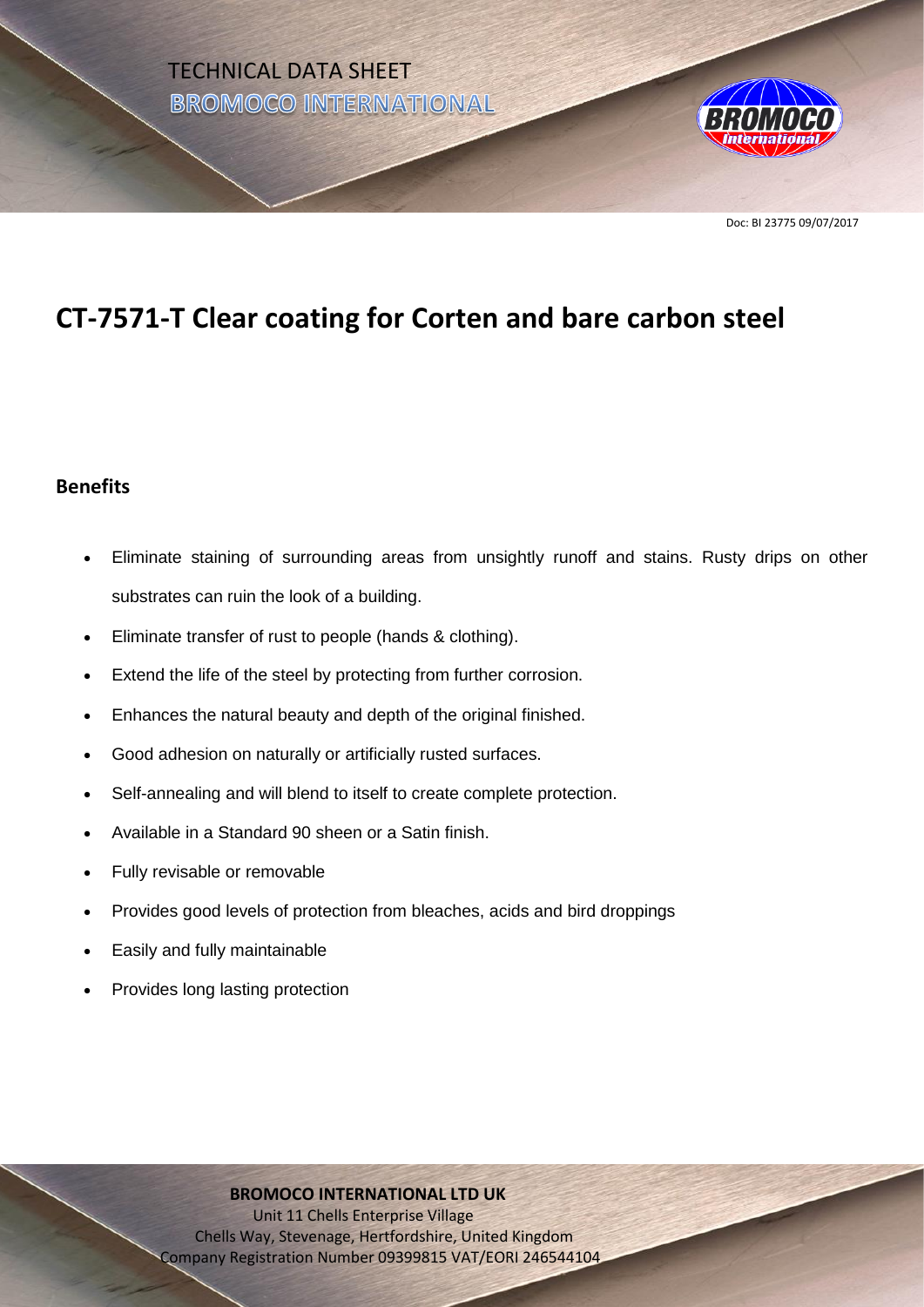

Doc: BI 23775 09/07/2017

## **Product description**

CT-7571-T Corten Sealer is a crystal clear one-part air cured coating. It is a self-levelling easy to apply product, leaving a seamless surface.

It has excellent chemical, abrasion and impact resistance above rating H4 on the scratch resistance pencil scale using the ASTM method D3363-05.

CT-7471-T contains Anti-oxidants that will halt and seal continuation of the rusting process

CT-7471-T provides protection from, bleaches, acids, bird droppings and acid rain.

ST-7571-TA Contains silver ion anti-microbial technology making it resistant to bacterial growth

The coating is extremely thin measuring only 7 to 12 microns making it virtually invisible to the naked eye.

The coating will remain flexible enabling it to move with the constant expiation and contraction of the substrate when heating and cooling. It has passed the ASTM method test D2794 for flexibility and impact at 80lbs and passed the ½" mandrel bend test.

CT-7571-T is applied directly in a one-part coating and is usually touch dry within 20 minutes in ambient temperatures.

Dry film thickness is usually 7 to 12 microns

The Technical Data Sheet (TDS) is recommended to be read in conjunction with the Safety Data Sheet (SDS) and the Application Guide (AG) for this product.

CT-7571-T is only available from BROMOCO International Ltd. UK

#### **Finishes**

CT-7571 Can be supplied standard 90 Sheen or satin finishes.

#### **BROMOCO INTERNATIONAL LTD UK**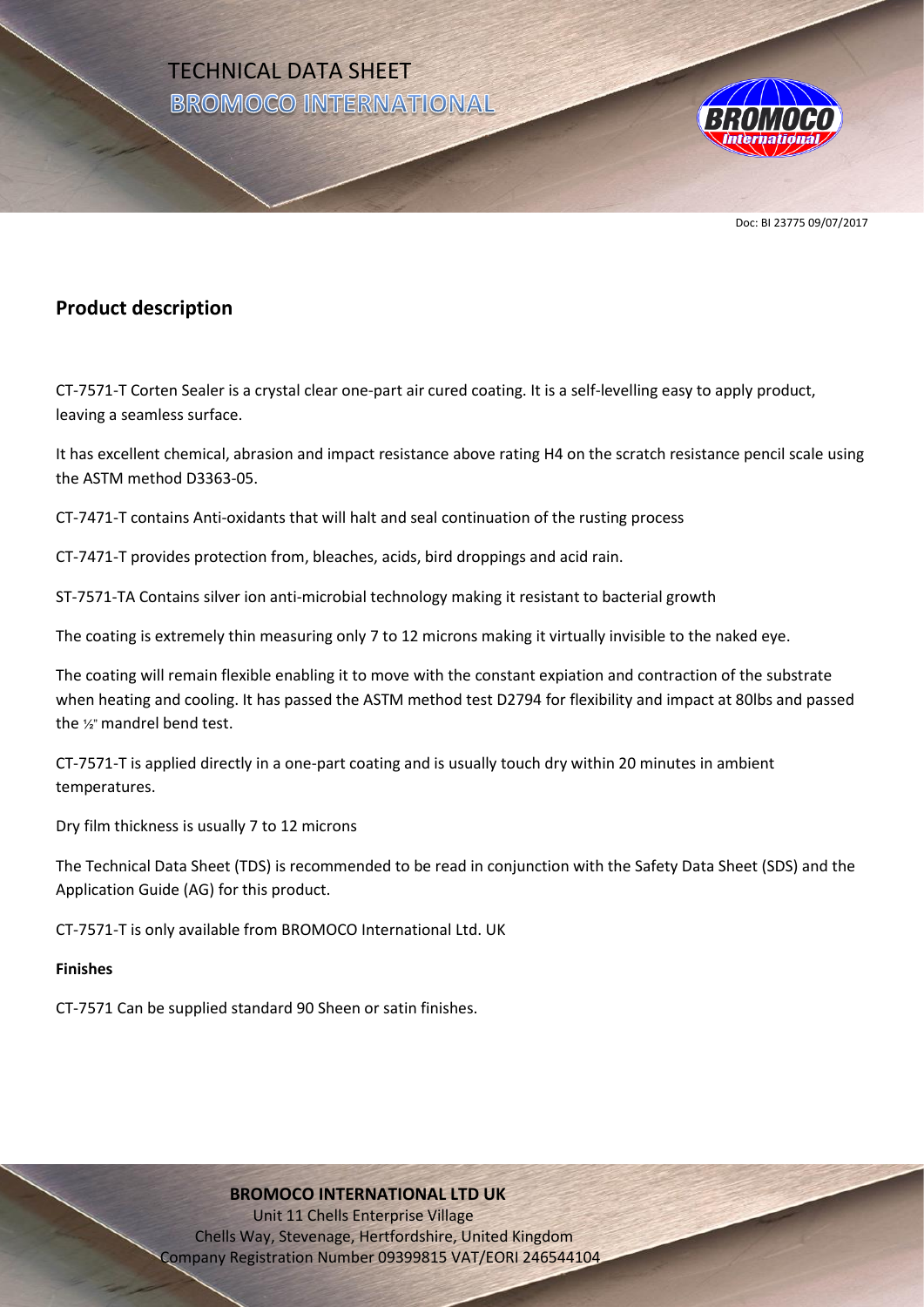TECHNICAL DATA SHEET **BROMOCO INTERNATIONAL** 



Doc: BI 23775 09/07/2017

| <b>TEST</b>                   | <b>Method</b>     | <b>Units</b>                      | <b>Result</b>             | Rating    |
|-------------------------------|-------------------|-----------------------------------|---------------------------|-----------|
| <b>Impact Resistance</b>      | D <sub>2794</sub> | 1/2"                              | Mandrel bend test         | Passed    |
|                               | Flexibility       | Passed                            | Direct & Reverse          | Passed    |
|                               | Impact            | 80 lb                             | No peeling, No<br>lifting | Passed    |
| Film Pencil test              | D3363-05          | Gouge                             | 3H                        | Excellent |
|                               |                   | Cut                               | 4H                        | Excellent |
| <b>Salt Fog Test</b>          | B117              | 1000 hrs                          |                           | Passed    |
| <b>Humidity</b><br>Resistance | D1794             | 1000 hrs @ 38°C                   |                           | Rated 10  |
| <b>Weather Exposure</b>       | D <sub>552</sub>  | 100 hrs cyclic                    | No checking               | Passed    |
|                               |                   | at 120 min light                  | No crazing                | Passed    |
|                               |                   | 18 min diminished                 | No adhesion loss          | Passed    |
| <b>Real Time</b>              | External          | <b>Corten Steel Structures UK</b> |                           |           |
|                               |                   |                                   | 6 Year exposure           | Passed    |
|                               |                   |                                   | Fading                    | No effect |
|                               |                   |                                   | Chalking                  | No effect |
|                               |                   |                                   | Peeling                   | No effect |
|                               |                   |                                   | Water damage              | No effect |
| <b>Chemical</b><br>Resistance | D1308             | Procedure 5.2                     | 15 minute spot test       |           |
|                               |                   |                                   | with 10% muriatic         | Passed    |
|                               |                   |                                   | <b>Discolouration</b>     | No effect |
|                               |                   |                                   | <b>Blistering</b>         | No effect |
|                               |                   | Acid with 10%                     | sodium Hydroxide          | Passed    |
|                               |                   | 24 hour<br>immersion              |                           | Passed    |
|                               |                   |                                   | 2% soap solution          | Passed    |
|                               |                   |                                   | 3 types                   | Passed    |
|                               |                   | 24 hour recovery                  | period                    |           |
|                               |                   |                                   | Adhesion                  | No effect |
|                               |                   |                                   | Finish                    | No effect |

## **ASTM Method Test result**

Doc: BI 23775 09/07/2017

**BROMOCO INTERNATIONAL LTD UK**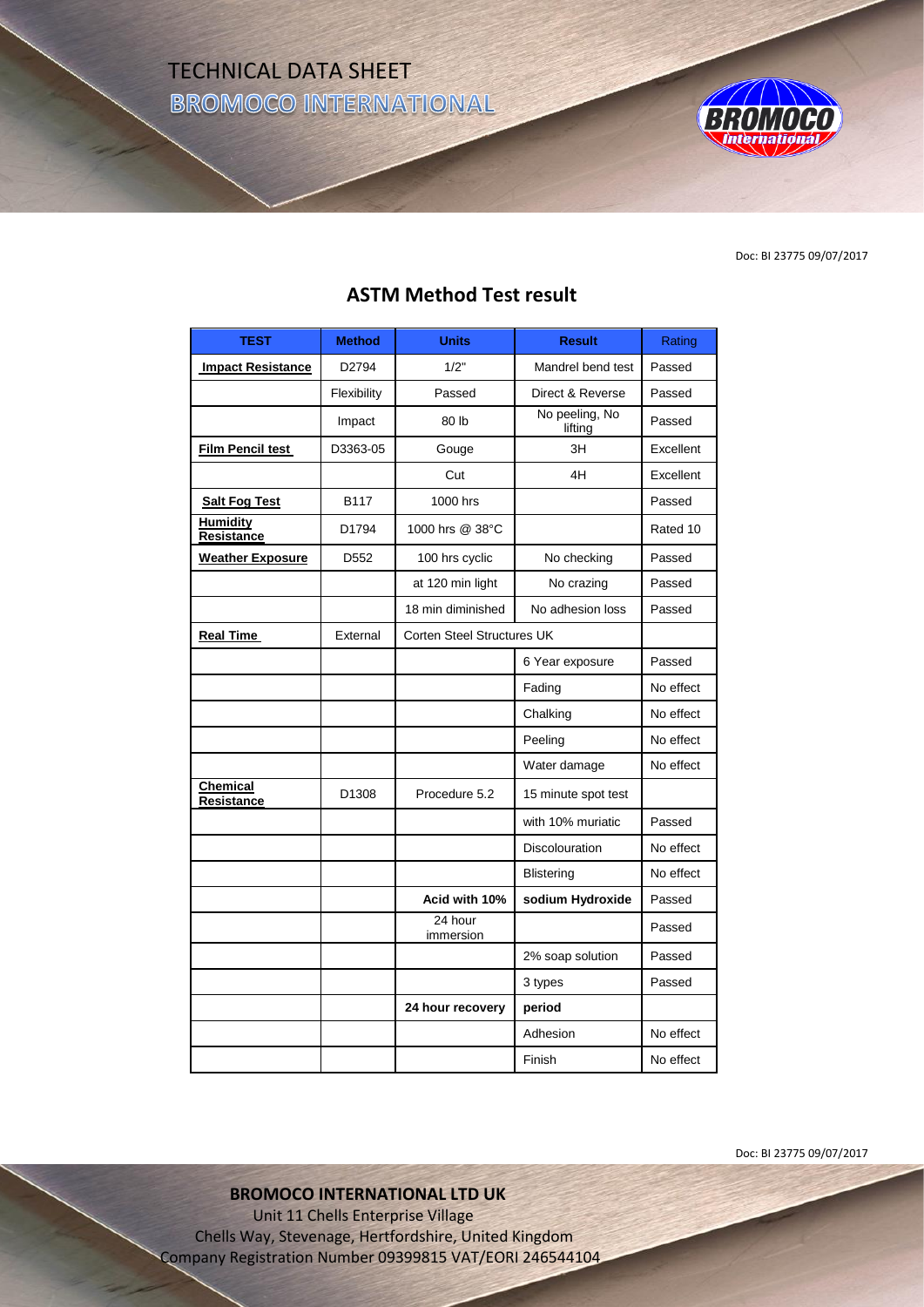



#### **Application Methods**

The product can be applied by Brush, Lint free cloth, HVLP Spray with standard jet, High density foam roller / block or dipped.

Roller: To avoid air bubbles, it is very important to soak the roller then squeeze out excess then roll on a cardboard sheet to test.

Conditions during application: The temperature of the substrate should be minimum 10 °C and at least 3 °C above the dew point of the air, measured near the substrate. Good ventilation is usually required in confined areas to ensure proper drying. There should be no moisture content on the surface. The coating should not be exposed to oil, chemicals or mechanical stress until fully cured. This product should not be applied on to the surfaces that contain soft plastics (Lettering or signage).

To secure lasting adhesion to the subsequent product all surfaces should brushed down to remove all large loose particles prior to application

The information in this document is given to the best of BROMOCO Internationals knowledge, based on laboratory testing and practical experience. BROMOCO Internationals products are considered as semi-finished goods and as such, products are often used under conditions beyond BROMOCO Internationals control. BROMOCO International cannot guarantee anything but the quality of the product itself. Minor product variations may be implemented in order to comply with local requirements. Jotun reserves the right to change the given data without further notice. Users should always consult the BROMOCO Internationals technical department for specific guidance on the general suitability of this product for their needs and specific application practices. If there is any inconsistency between different language issues of this document, the English (United Kingdom) version will prevail.

#### **BROMOCO INTERNATIONAL LTD UK**